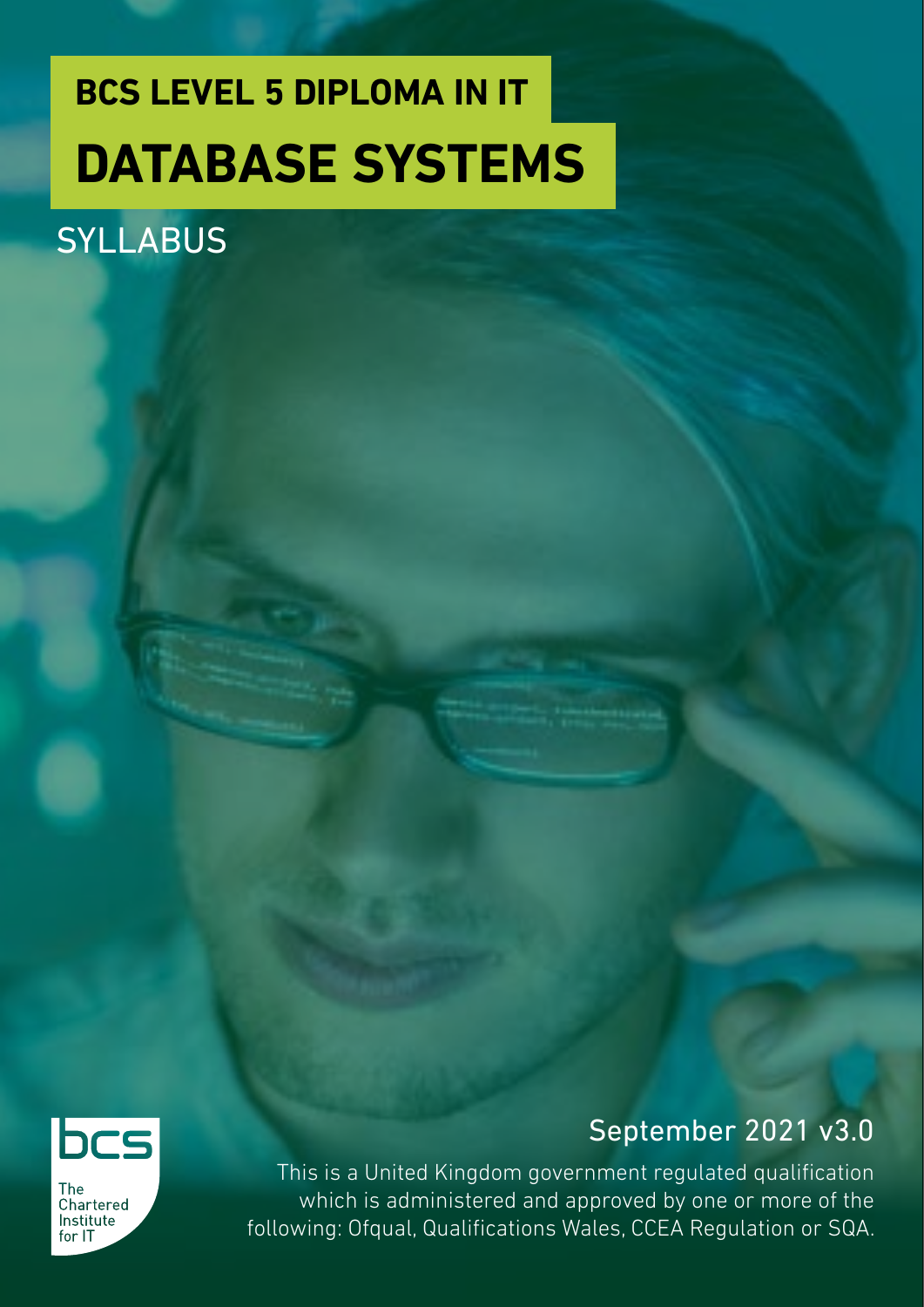### **CONTENTS**

- Introduction 3.
- 4. Qualification Suitability and Overview
- 4. SFIA Levels
- 5. Learning Outcomes
- **6.** Syllabus
- 12. Examination Format
- 12. Question Weighting
- 11. Recommended Reading
- 12. Using BCS Books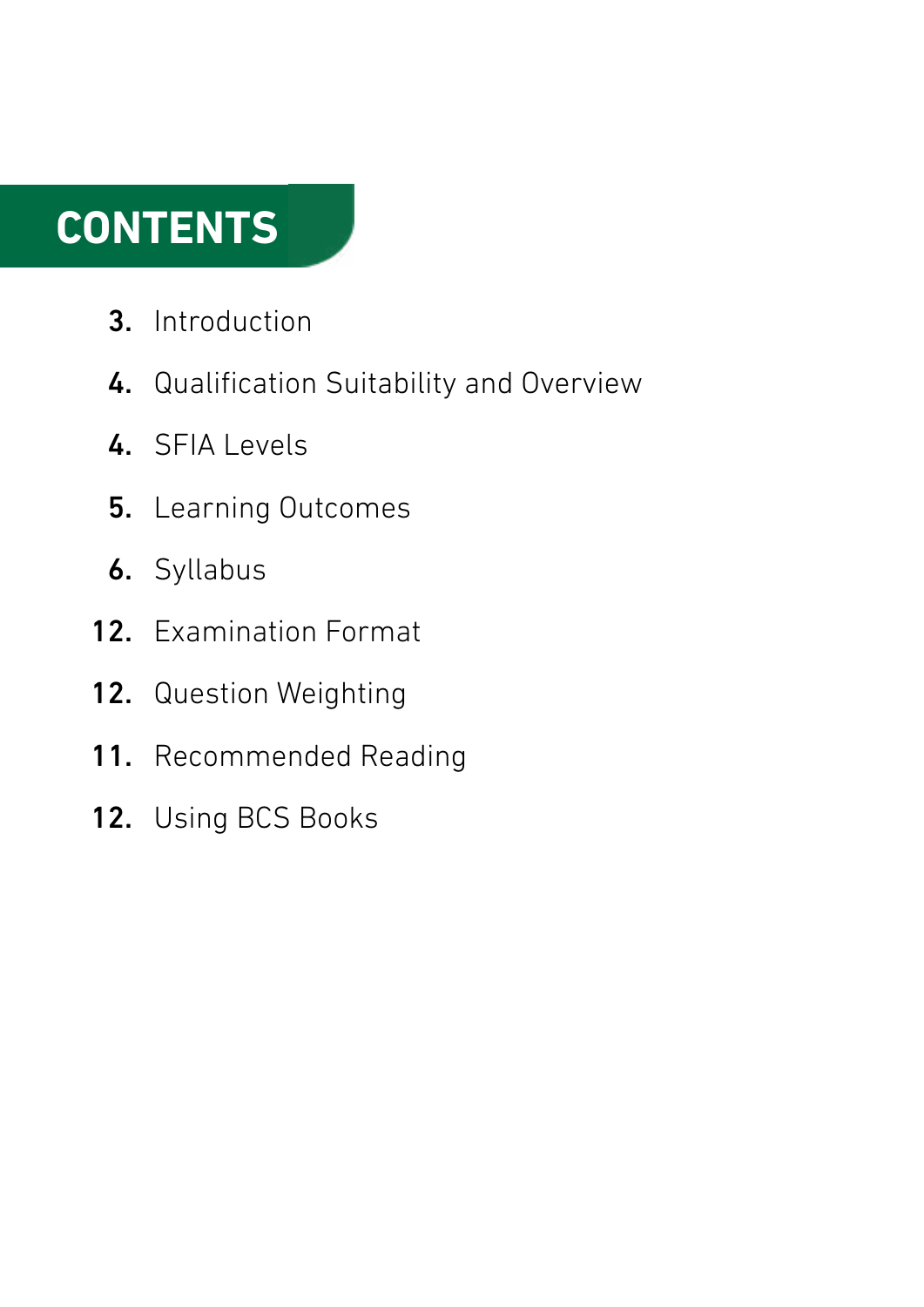

### **Introduction**

The second stage within the BCS three-stage Higher Education Qualification programme, the Level 5 Diploma enables candidates who have already achieved the Level 4 Certificate in IT to progress to higher levels of knowledge and competency.

This internationally-recognised qualification introduces you to the business-related aspects of the IT industry, developing your technological expertise while also considering the potential challenges of the dayto-day running of an organisation, such as legal obligations and intellectual property.

Our modules have been created in-line with the latest developments in the industry, giving you a competitive edge in the IT job market. You will have the opportunity to learn about object-oriented programming, user experience, systems analysis and design, as well as to build upon knowledge and skills developed during the Level 4 Certificate.

To successfully achieve the qualification, candidates need to complete:

- One core module
- Three optional modules
- One Professional Project in IT

Candidates who wish to progress onto the next stage will need to complete the Project at end of the Level 6 Professional Graduate Diploma in IT.

#### **Database Systems Diploma in IT**

The Database Systems module is an optional module that forms part of the Level 5 Diploma in IT – the second stage within the BCS three-stage Higher Education Qualification programme.

Candidates will develop an understanding of theoretical concepts relating to database design, configuration and development, consider the mechanisms used within databases to protect and recover data, and learn about the standard SQL language.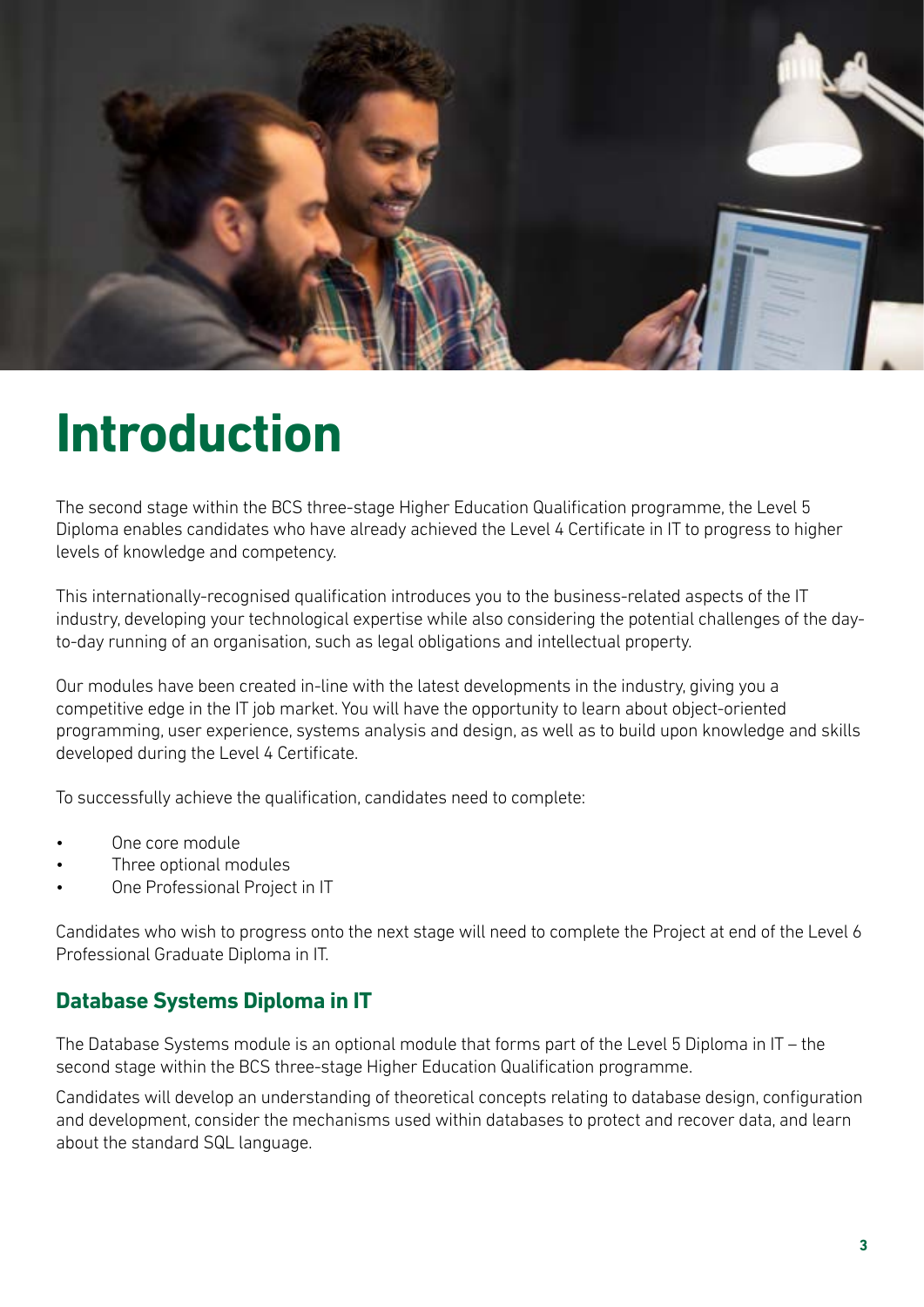# **Qualification Suitability and Overview**

Candidates must have achieved the Certificate in IT or have an appropriate exemption to be entered for the Diploma in IT. Candidates can study for this diploma by attending a training course provided by a BCS accredited Training Provider or through self-study, although it is strongly recommended that all candidates register with an approved centre. Studying with an approved centre will deliver significant benefits.

Candidates are required to become a member of BCS, The Chartered Institute for IT, to sit and be awarded the qualifications. Candidates may apply for a four-year student membership that will support them throughout their studies.

The Level 5 Diploma is suitable for professionals wishing to gain a formal IT qualification, and this module may be particularly relevant for candidates interested in career opportunities such as database analysis, administration or engineering.

| <b>Total Qualification Time</b> | <b>Guided Learning Hours</b> | <b>Assessment Time</b> |
|---------------------------------|------------------------------|------------------------|
| (Certificate)                   | (Module)                     | (Exam)                 |
| <b>1086 hours</b>               | 225 hours                    | <b>Two hours</b>       |

### **SFIA Levels**

This award provides candidates with the level of knowledge highlighted within the table, enabling candidates to develop the skills to operate successfully at the levels of responsibility indicated.

| <b>Level</b><br><b>K7</b> | <b>Levels of Knowledge</b> | <b>Levels of Skill and Responsibility (SFIA)</b><br>Set strategy, inspire and mobilise |
|---------------------------|----------------------------|----------------------------------------------------------------------------------------|
| K <sub>6</sub>            | Evaluate                   | Initiate and influence                                                                 |
| K <sub>5</sub>            | Synthesise                 | Ensure and advise                                                                      |
| K4                        | Analyse                    | Enable                                                                                 |
| K3                        | <b>Apply</b>               | <b>Apply</b>                                                                           |
| K <sub>2</sub>            | <b>Understand</b>          | <b>Assist</b>                                                                          |
| K <sub>1</sub>            | <b>Remember</b>            | <b>Follow</b>                                                                          |
|                           |                            |                                                                                        |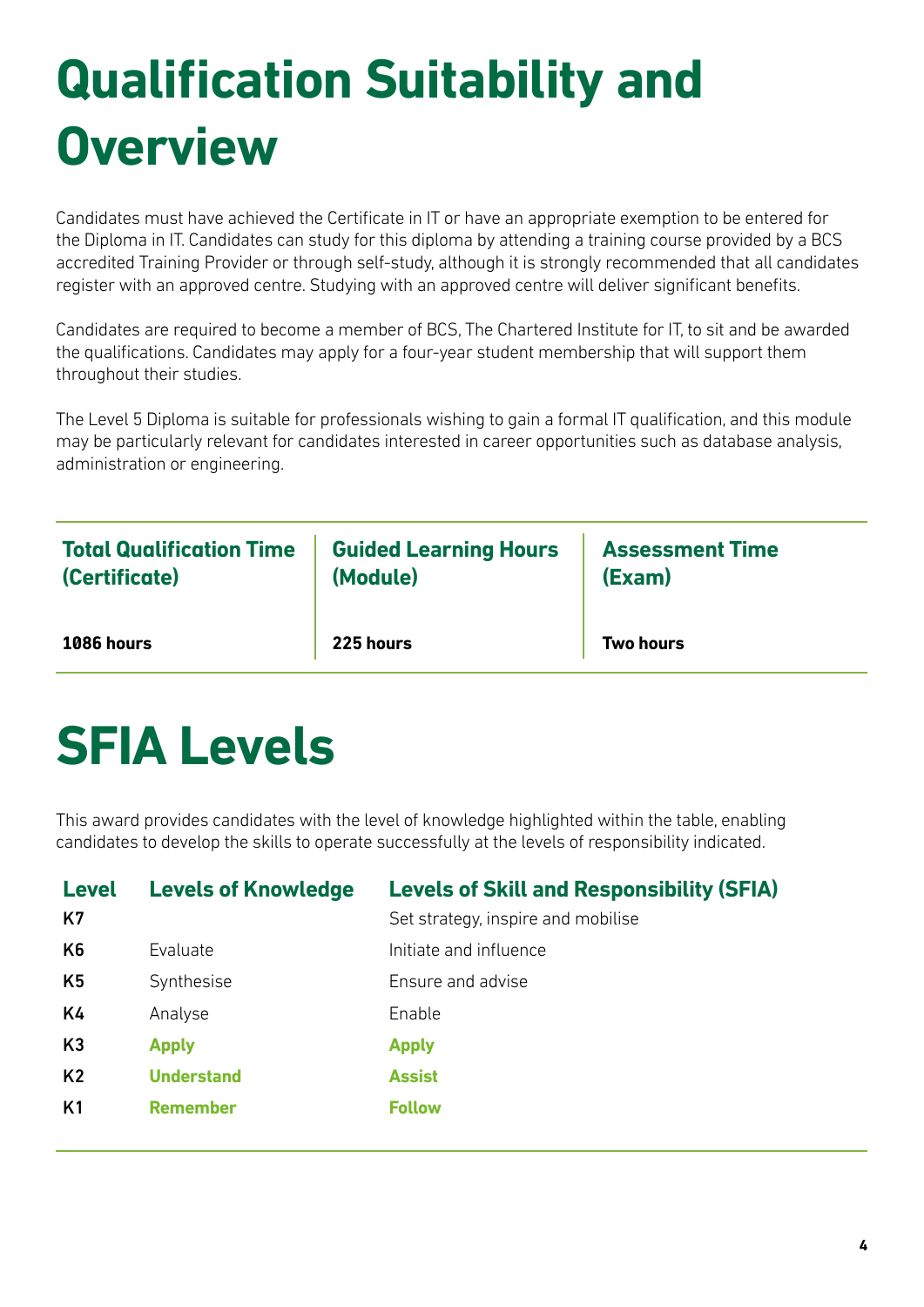#### **SFIA Plus**

This syllabus has been linked to the SFIA knowledge skills and behaviours required at Level 5.

#### **DBAD3:**

Uses database management system software and tools to collect agreed performance statistics. Carries out agreed database maintenance and administration tasks.

#### **DTAN3**

Applies data analysis, design, modelling, and quality assurance techniques, based upon a detailed understanding of business processes, to establish, modify or maintain data structures and associated components (entity descriptions, relationship descriptions, attribute definitions). Advises database designers and other application development team members on the details of data structures and associated components.

Further detail around the SFIA Levels can be found at [www.bcs.org/levels.](https://www.bcs.org/media/5165/sfia-levels-knowledge.pdf)

## **Learning Outcomes**

Upon completion of this module, candidates will be able to:

- Draw and interpret data models.
- Write simple and effective SQL statements.
- Design appropriate user interfaces.
- Produce working schemas.

#### **DBDS3**

Develops appropriate physical database or data warehouse design elements, within set policies, to meet business change or development project data requirements. Interprets installation standards to meet project needs and produces database or data warehouse component specifications.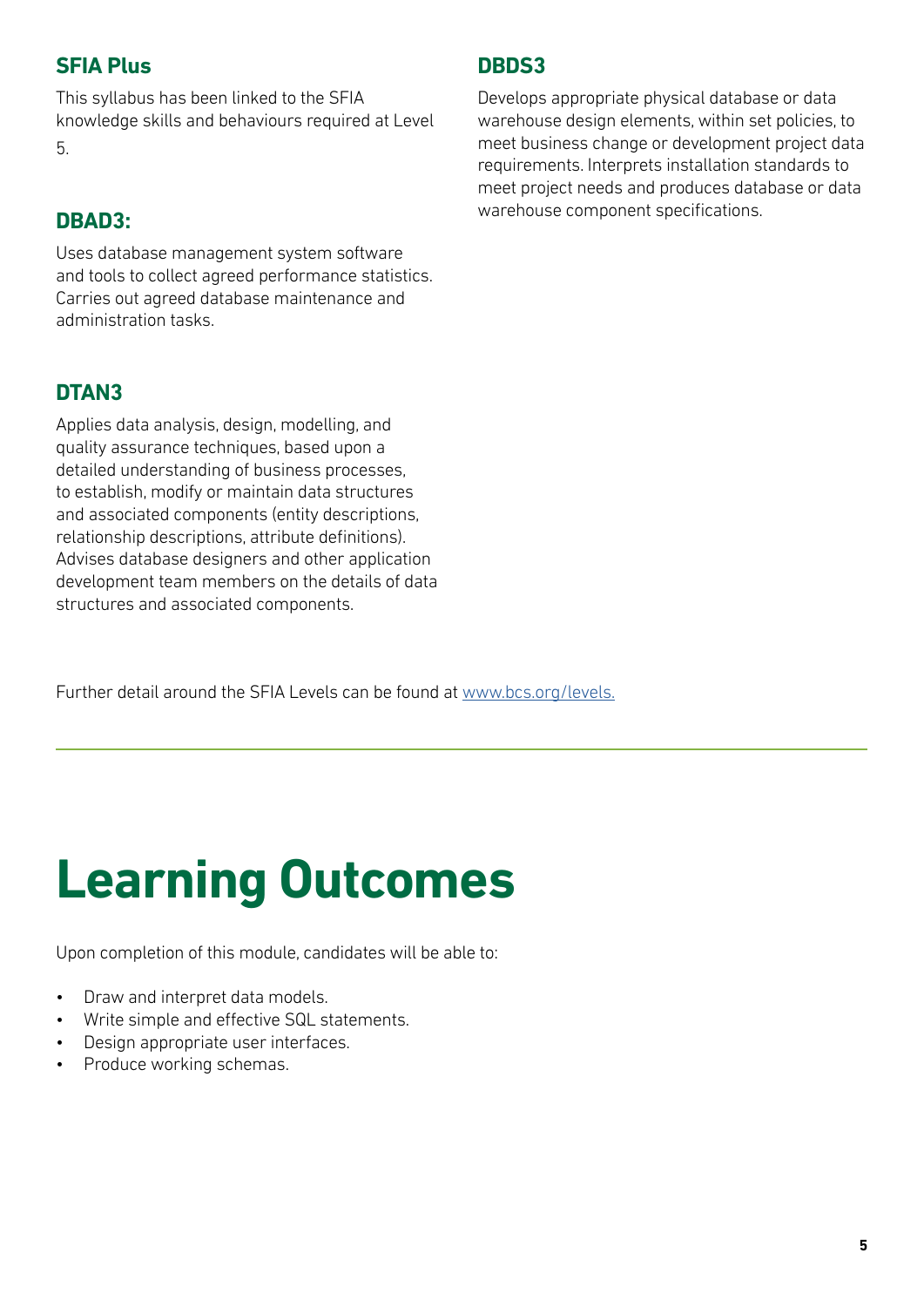### **Syllabus**

#### **1. Underlying Theory of Relational Systems**

#### **Learners will be able to:**

**1.1** Describe theoretical concepts.

#### **Indicative content**

- a. Database design
- b. Configuration
- c. Development techniques

**Guidance**

Candidates should demonstrate familiarity with design techniques, diagramming conventions and basic relational terminology, such as tables, tuples, attributes and entities.

#### **2. The Database as a Shared Storage of Secure and Protected Data**

#### **Learners will be able to:**

**2.1** Explain relational approaches.

#### **Indicative content**

- a. Data-centred approach
- b. File-centred approach
- c. Post-relational approaches

#### **Guidance**

Candidates should be able to analyse the relational approach to data design and its origins. they will also need to evaluate postrelational approaches such as NoSQL, key-value pair, document and non-structured data along with techniques for handling Big Data.

**2.2** Describe logical and physical independence.

#### **Indicative content**

- **Guidance**
- a. How logical data independence is achieved.
- b. How physical data independence is achieved.

A database is all about the sharing of data in a controlled fashion. The mechanisms used within databases to protect and recover data should be well known. Candidates will need to establish the value of data independence and compare and contrast logical and physical independence along with their practical implications.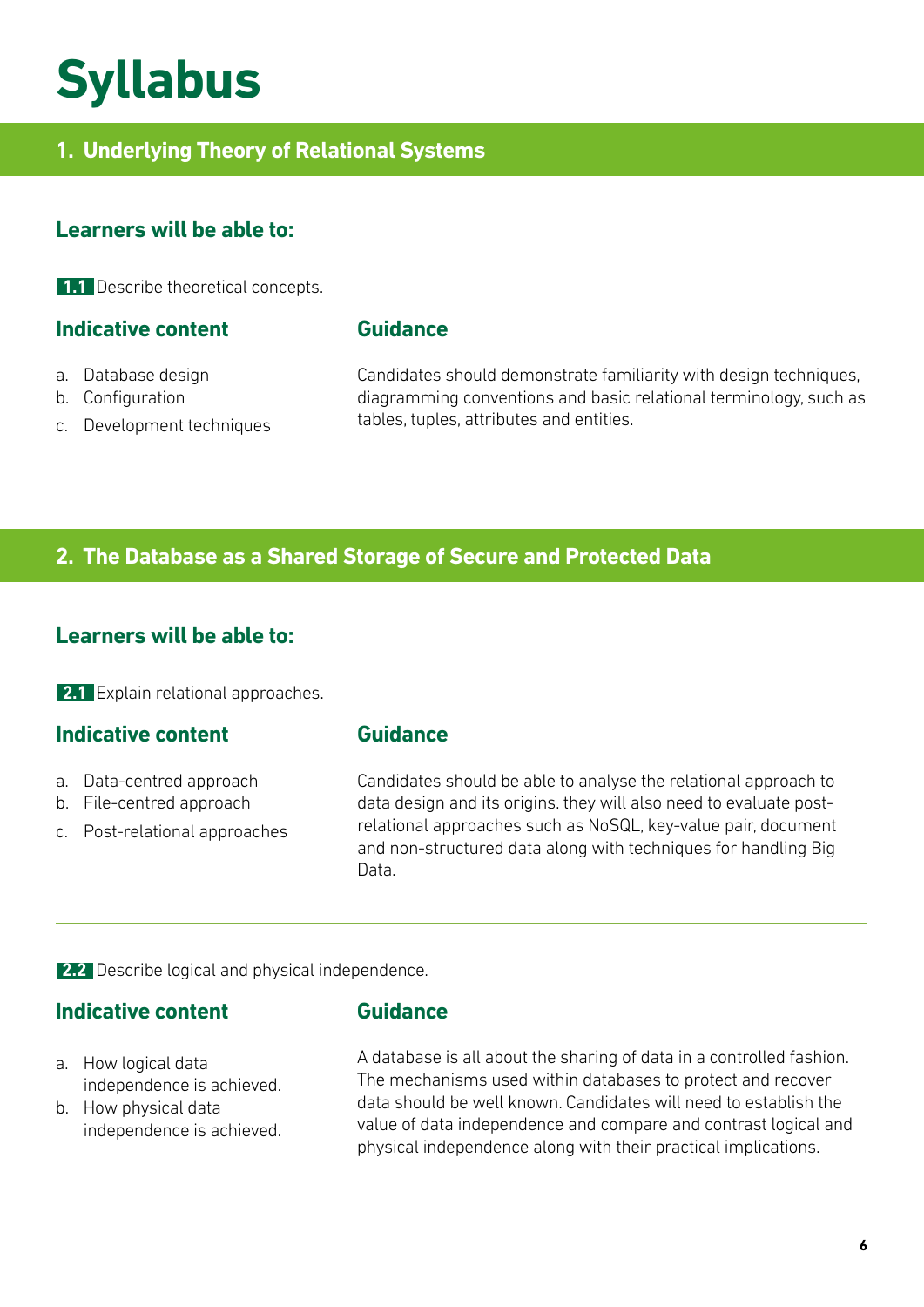#### **3. Data Structures and Database Design**

#### **Learners will be able to:**

**3.1** Explain and interpret entity relationship diagrams.

| Indicative content |                         | <b>Guidance</b>                                                                                                                        |  |
|--------------------|-------------------------|----------------------------------------------------------------------------------------------------------------------------------------|--|
|                    | a. Conceptual modelling | Candidates should be able to depict relationships between entities,<br>including mandatory and optional relationships and cardinality. |  |

**3.2** Explain relationship constraints.

#### **Indicative content**

#### **Guidance**

a. Translation to relational model

There is a requirement to discuss technology that ensures data integrity and security via various basic constraints on the data such as primary, foreign key and check constraints - and in particular NOT NULL constraints.

#### **4. Logical Design as a basis for Query Optimisation**

#### **Learners will be able to:**

**4.1** Describe functional dependency theory.

#### **Indicative content**

#### **Guidance**

a. Normalisation

Candidates will be expected to demonstrate skills in applying the normalisation process in data design from scenarios and examples. The stages of normalisation should be well understood.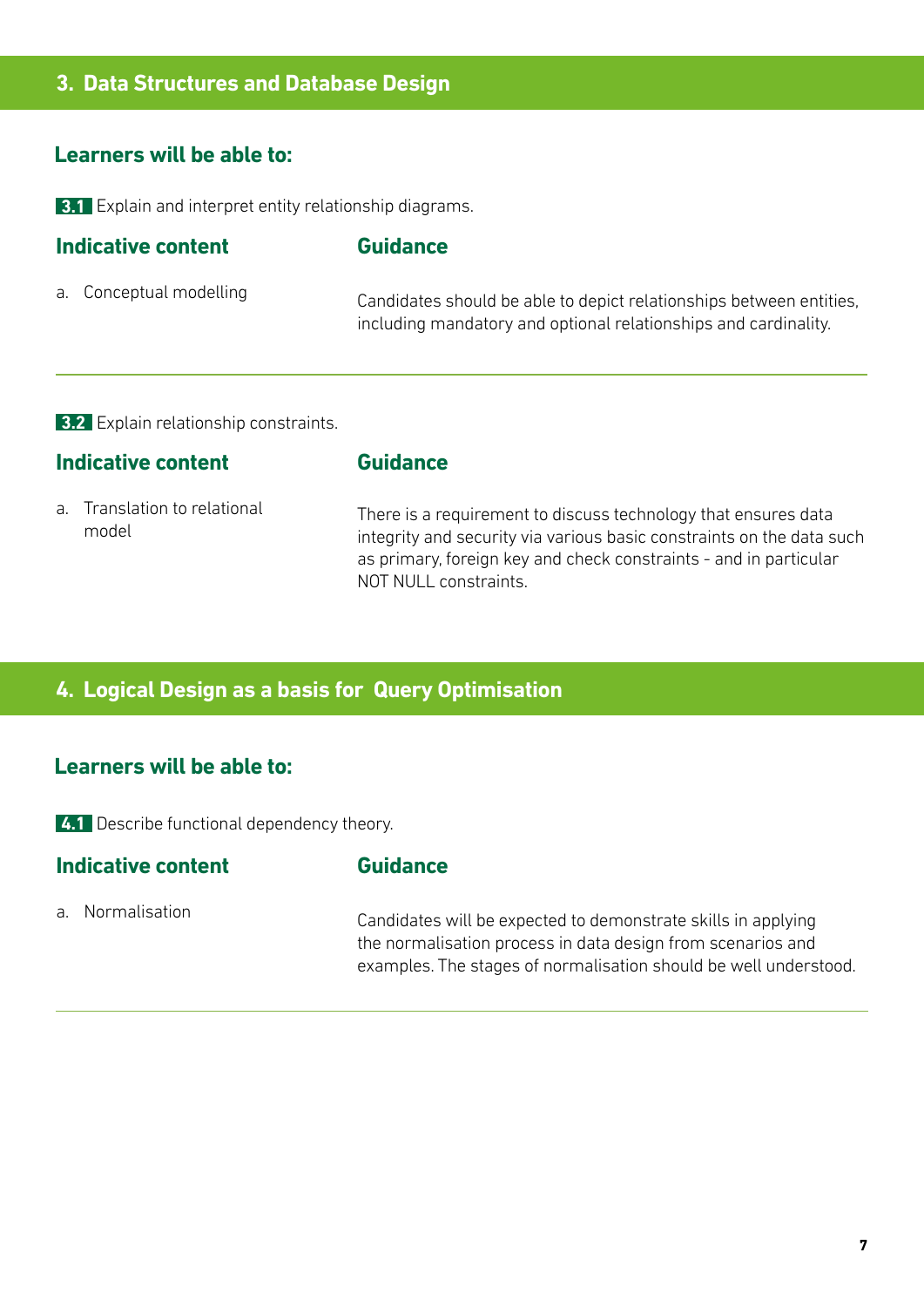#### **Indicative content**

- a. Translation of conceptual models to physical design
- b. Translation of entity models to physical design

#### **Guidance**

The Relational Model needs to be seen as a collection of relations containing data. A relation can be regarded as a table of values. The data in rows in the table denote a real-world entity. In the relational model, data are stored as tables. However, it should be appreciated that the physical storage of the data is independent of the way the data are logically organised.

**4.3** Demonstrate simple relational algebra programs.

#### **Indicative content**

#### **Guidance**

a. Features of relational algebra in SQL

The role of the relational algebra as a basis for data operations in languages such as SQL will need to be appreciated. Sequences of relational algebra operations to obtain the results from queries will need to be demonstrated.

#### **5. The Standard SQL Language**

#### **Learners will be able to:**

**5.1** Explain standards and basic structure for SQL.

#### **Indicative content**

#### **Guidance**

- a. Data definition
- b. Views
- c. Updates
- d. Insertion
- e. Referential integrity constraints

Skills and techniques will need to be demonstrated in the standard SQL language. The ability to query and manipulate data via high level language statements will be examined along with the implementation of constraints on the data. Attention needs to be paid to the handling of joins, subqueries and null values.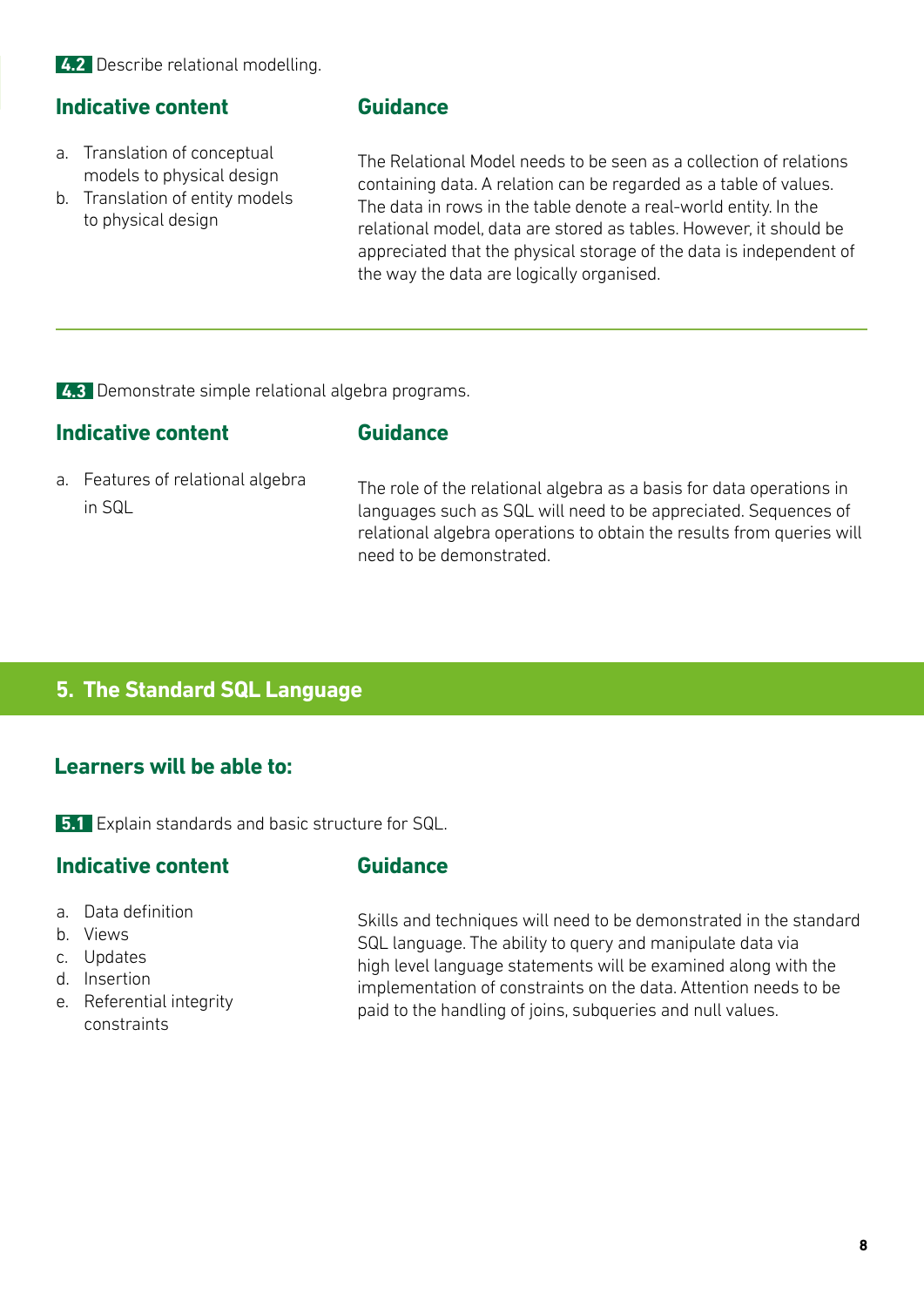#### **6. Database access and integrity**

#### **Learners will be able to:**

**6.1** Explain concurrency, recovery and database integrity.

#### **Indicative content**

#### **Guidance**

- a. Locking techniques
- b. Back-up
- c. Recovery strategies

Candidates will need to assess locking strategies - in particular two-phase locking, and methods for backing up and recovering database data from a range of faults.

**6.2** Demonstrate how to use Access Controls.

#### **Indicative content**

#### **Guidance**

- a. Granting authorisation
- b. Auditing databases

Details of access controls such as passwords and privileges will also need to be addressed. Auditing systems are included in this section as part of building fault tolerance into systems.

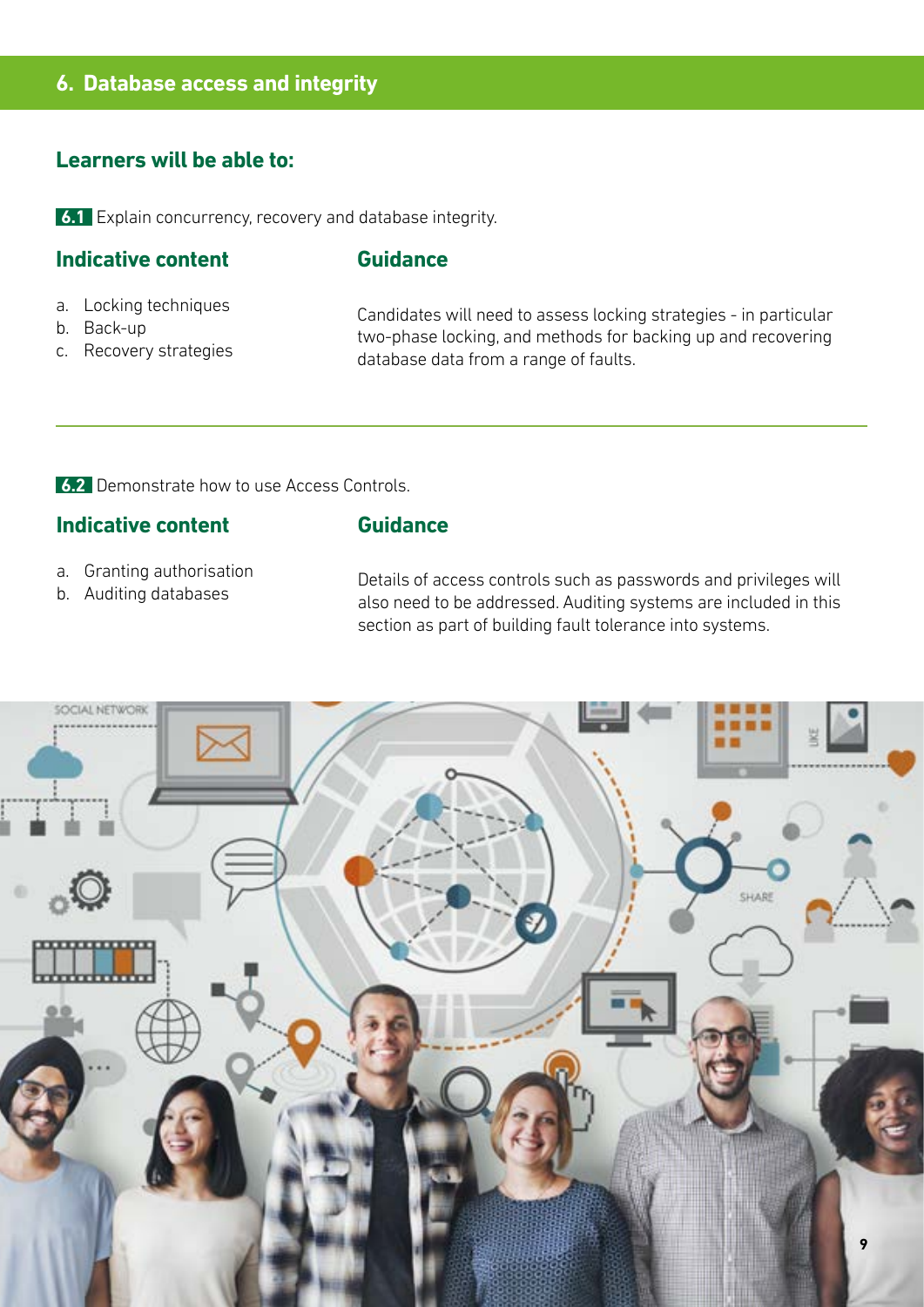## **Examination Format**

This module is assessed through completion of an invigilated written exam.

|                       | <b>Type</b> Four written questions from a choice of six, each with equal marks |  |
|-----------------------|--------------------------------------------------------------------------------|--|
|                       | <b>Duration</b> Two hours                                                      |  |
| <b>Supervised</b> Yes |                                                                                |  |
|                       | <b>Open Book</b> No (no materials can be taken into the examination room)      |  |
|                       | <b>Passmark</b> 10/25 (40%)                                                    |  |
|                       | <b>Delivery</b> Paper format only                                              |  |
|                       |                                                                                |  |

Adjustments and/or additional time can be requested in line with the BCS reasonable adjustments policy for candidates with a disability or other special considerations.

# **Question Weighting**

Candidates will choose four questions from a choice of six. All questions are equally weighted and worth 25 marks.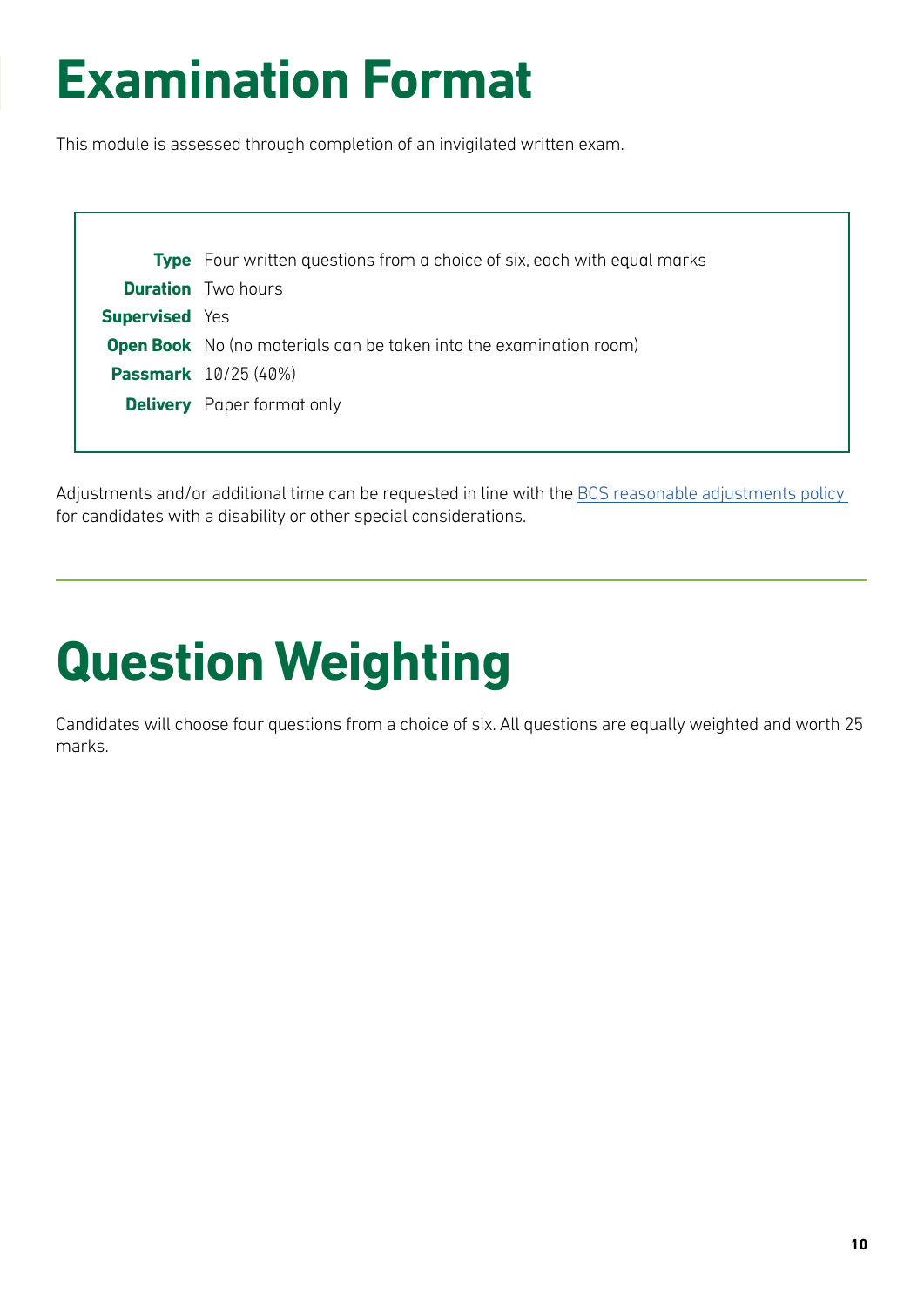### **Recommended Reading**

### **Primary texts**

**Title:** Beginning Database Design: From Novice to Professional **Author:** C. Churcher **Publisher:** Apress **Date:** 2013 **ISBN:** 978-1292061184

|                   | <b>Title:</b> Database Systems: practical approach to design, implementation, |  |
|-------------------|-------------------------------------------------------------------------------|--|
|                   | and management (6th edition)                                                  |  |
|                   | <b>Author:</b> T. M. Connolly and C. Begg                                     |  |
|                   | <b>Publisher:</b> Pearson Education                                           |  |
| <b>Date: 2015</b> |                                                                               |  |
|                   | <b>ISBN: 978-1292061184</b>                                                   |  |

**Title:** Modern Database Management (11th edition) **Author:** J. A. McFadden and F. R. Hoffer **Publisher:** Benjamin Cummins **Date:** 2012 **ISBN:** 978-0273779285

**Title:** Database System Concepts (sixth edition) **Author:** A. Silberschatz, H. Korth, and S. Sudarshan **Publisher:** McGraw-Hill **Date:** 2010 **ISBN:** 978-0073523323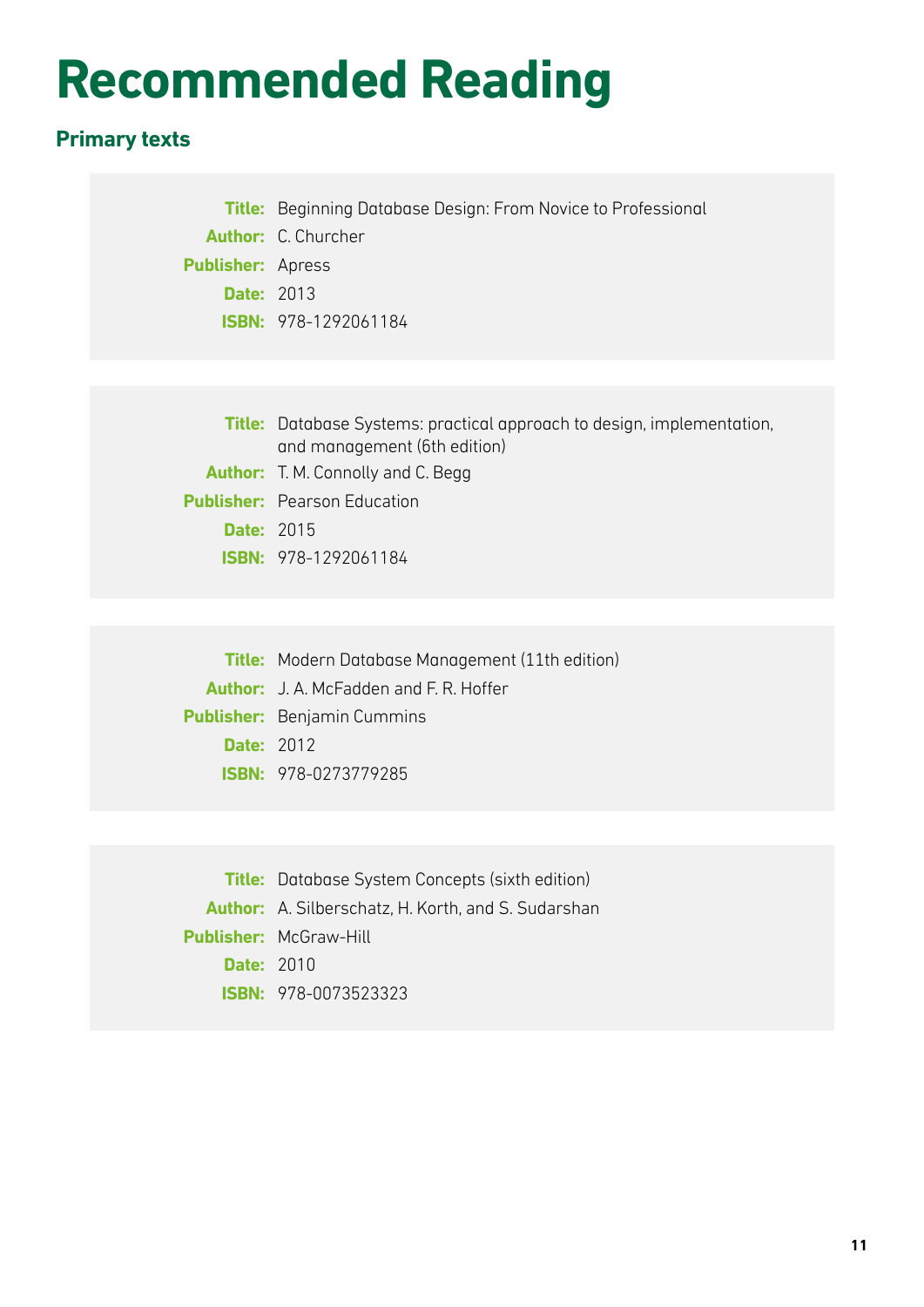#### **Additional texts**

**Title:** SQL Queries for Mere Mortals: A Hands-On Guide to Data Manipulation in SQL **Author:** J. L. Viescas **Publisher:** Addison Wesley **Date:** 2018 **ISBN:** 978-0134858333

## **Using BCS Books**

Accredited Training Organisations may include excerpts from BCS books in the course materials. If you wish to use excerpts from the books you will need a license from BCS. To request a license, please contact the Head of Publishing at BCS outlining the material you wish to copy and its intended use.

### **Document Change History**

Any changes made to the syllabus shall be clearly documented with a change history log. This shall include the latest version number, date of the amendment and changes made. The purpose is to identify quickly what changes have been made.

#### **Version Number Changes Made**

Version 1.0 July 2021

Document Creation